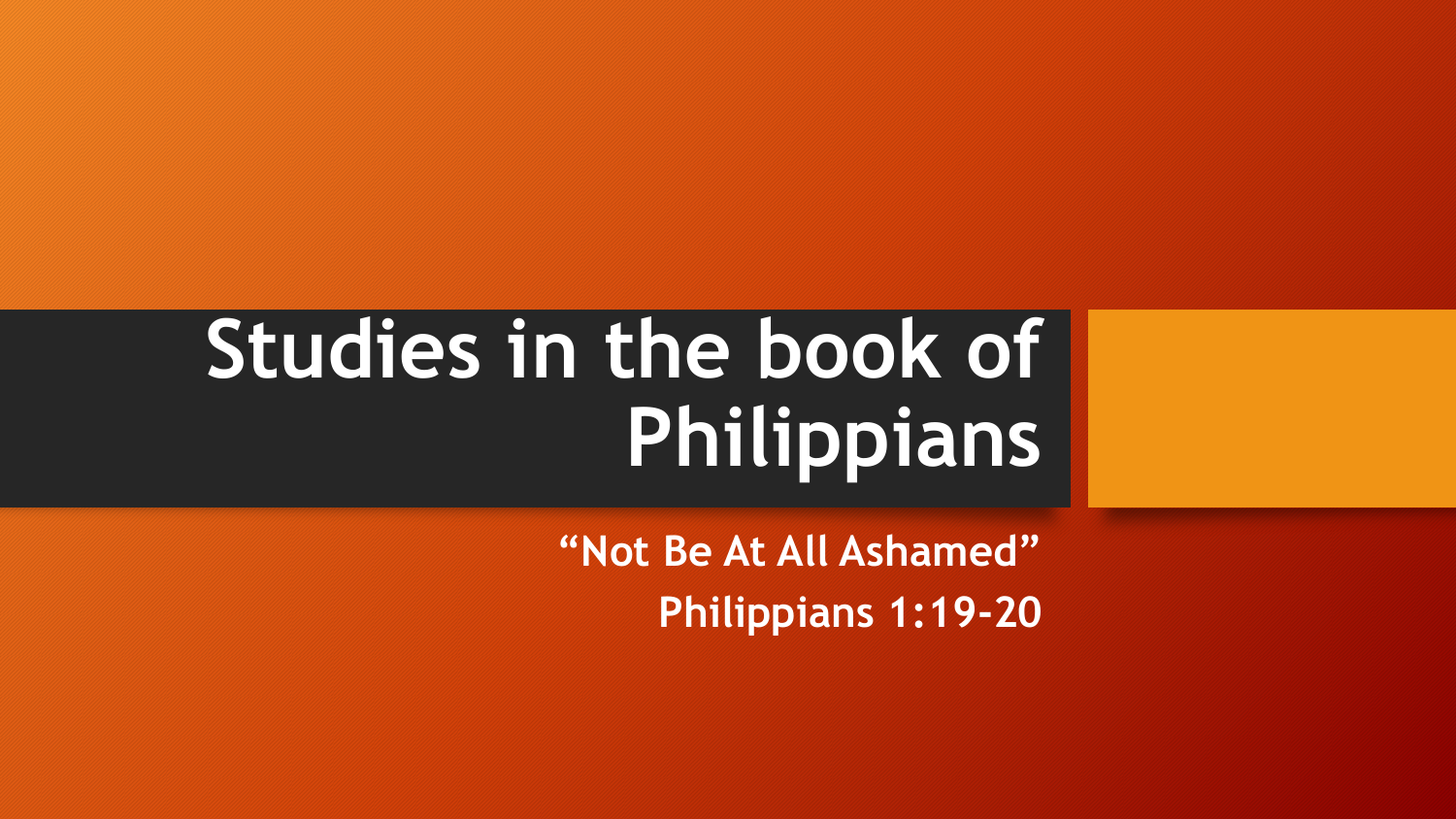#### • **Philippians 1:19-26 (ESV)**

•

 $19$  for I know that through your prayers and the help of the Spirit of Jesus Christ this will turn out for my deliverance, **<sup>20</sup>as it is my eager expectation and hope that I will not be at all ashamed, but that with full courage now as always Christ will be honored in my body,** whether by life or by death**. 21 For to me to live is Christ, and to die is gain.**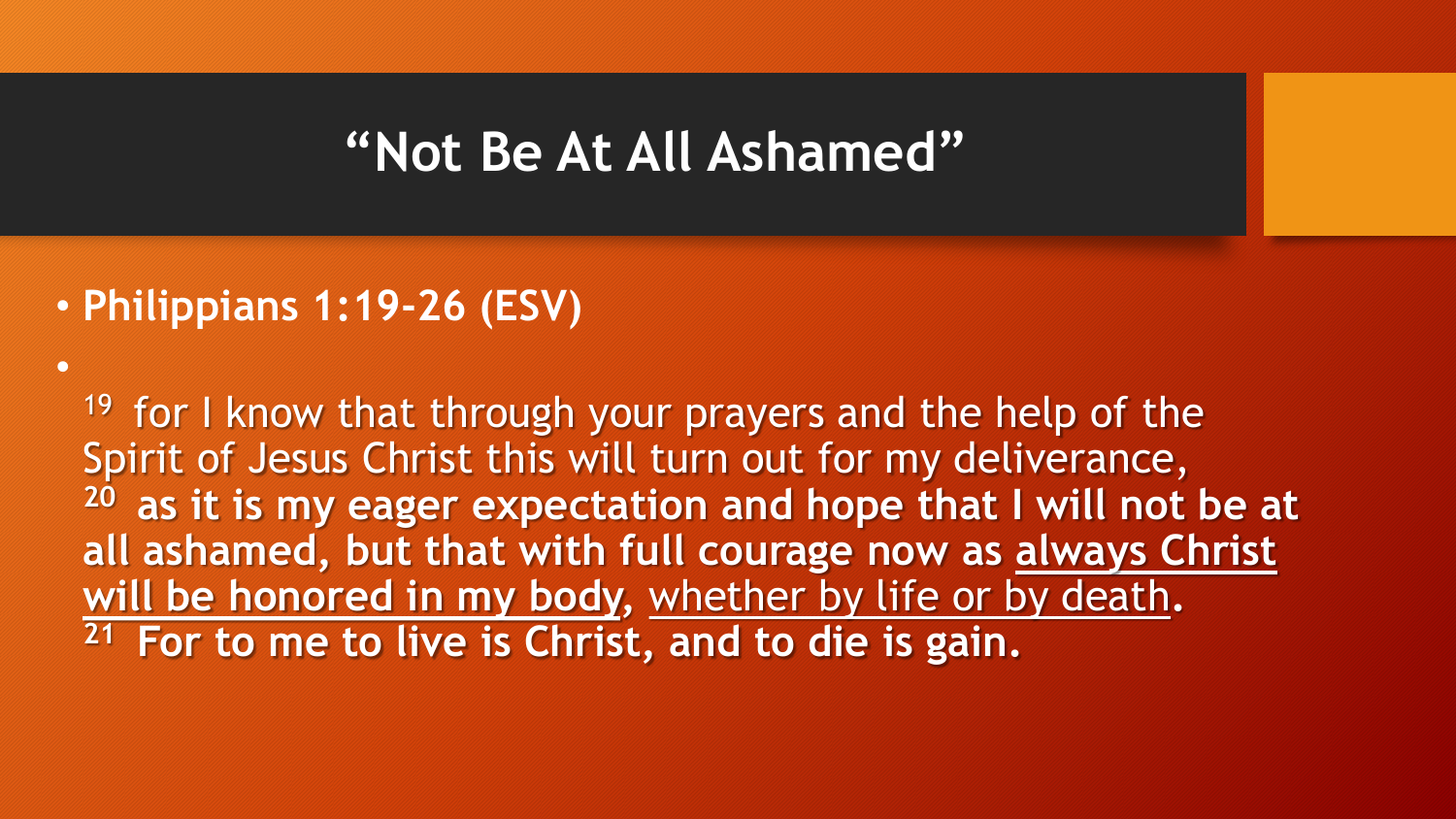• **<sup>22</sup>If I am to live in the flesh, that means fruitful labor for me. Yet which I shall choose I cannot tell. <sup>23</sup>I am hard pressed between the two. My desire is to depart and be with Christ, for that is far better.**  <sup>24</sup> But to remain in the flesh is more necessary on your account.

 $25$  Convinced of this, I know that I will remain and continue with you all, for your progress and joy in the faith,

 $26$  so that in me you may have ample cause to glory in Christ Jesus, because of my coming to you again.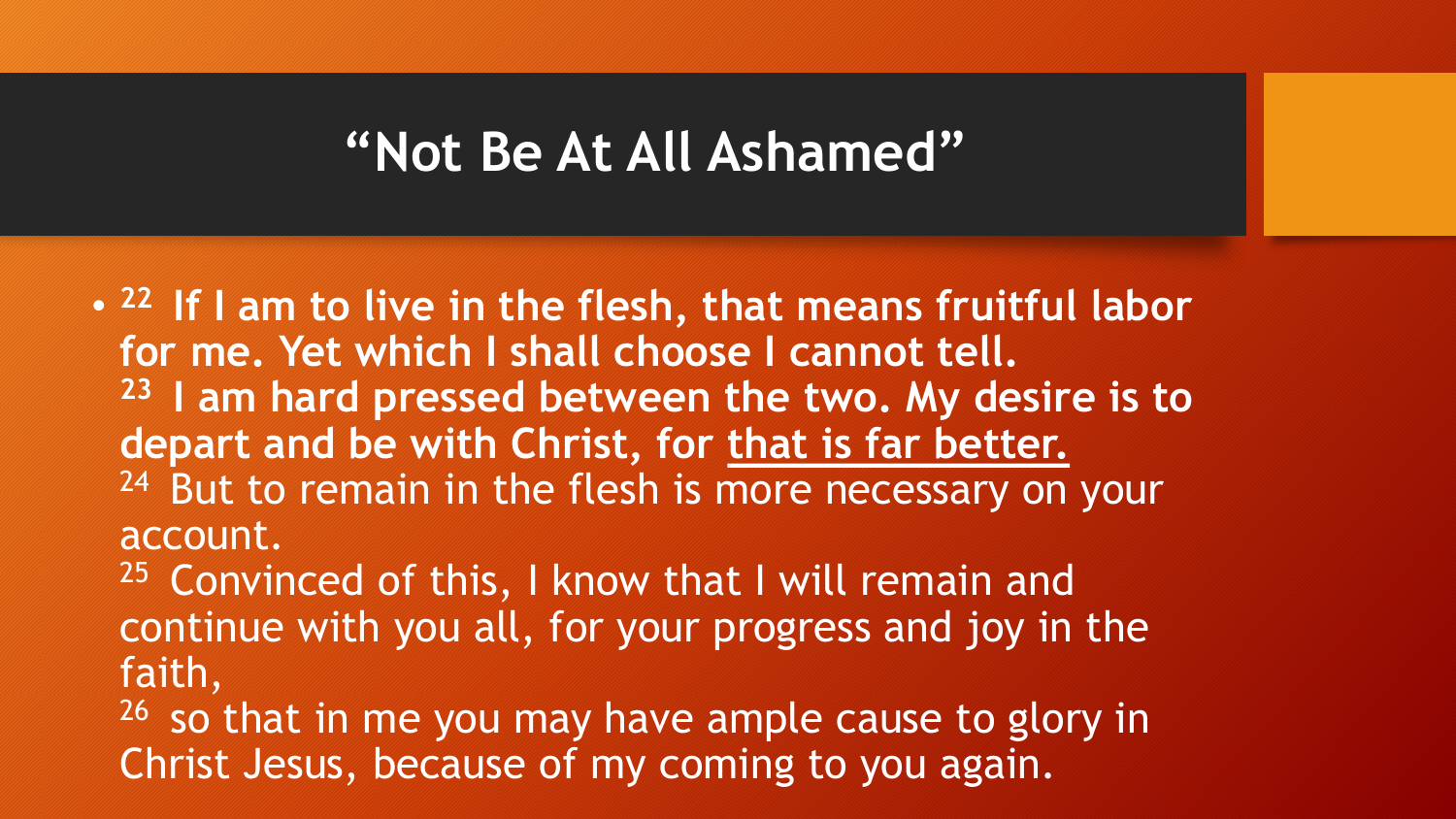#### **THE CALL TO PARTNERSHIP: (19)**

A. The Prayers of the Believers: **James 5:16** 

B. The Partnership of the Spirit: **Romans 8:26,27; John 14:26; I Cor 2:9,10;**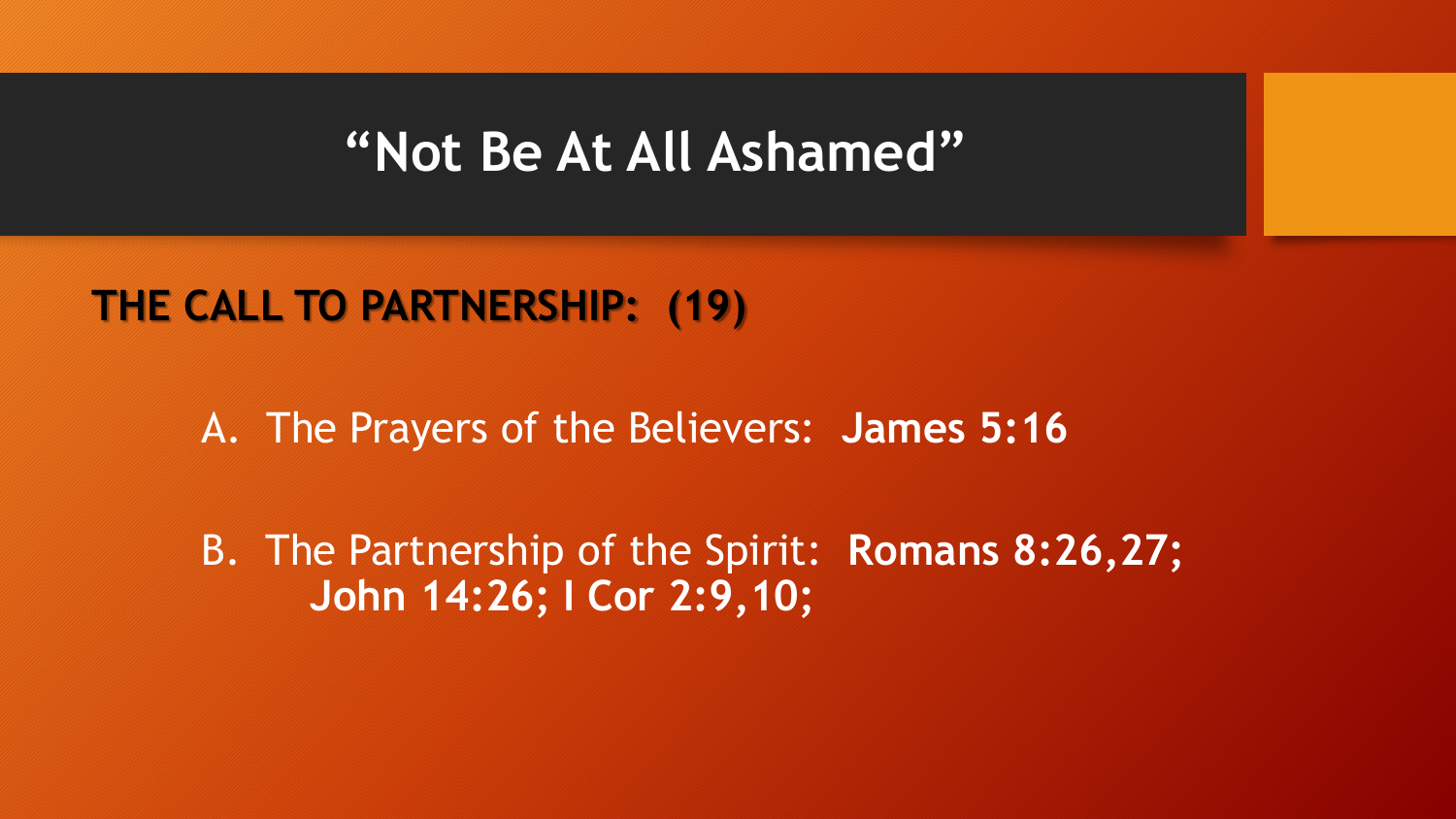# **THE COURAGE TO FACE DEATH: "deliverance" (vs.20,21)**

- Deliverance to Paul was "release from prison" (vs.24,25) 'to remain with you'
- "eager expectation" the idea of head erect, eyes straight forward, determination to not cower or act defeated;
- "hope" fixed certainty (if released, preach the Gospel) death, (glorify God in my body)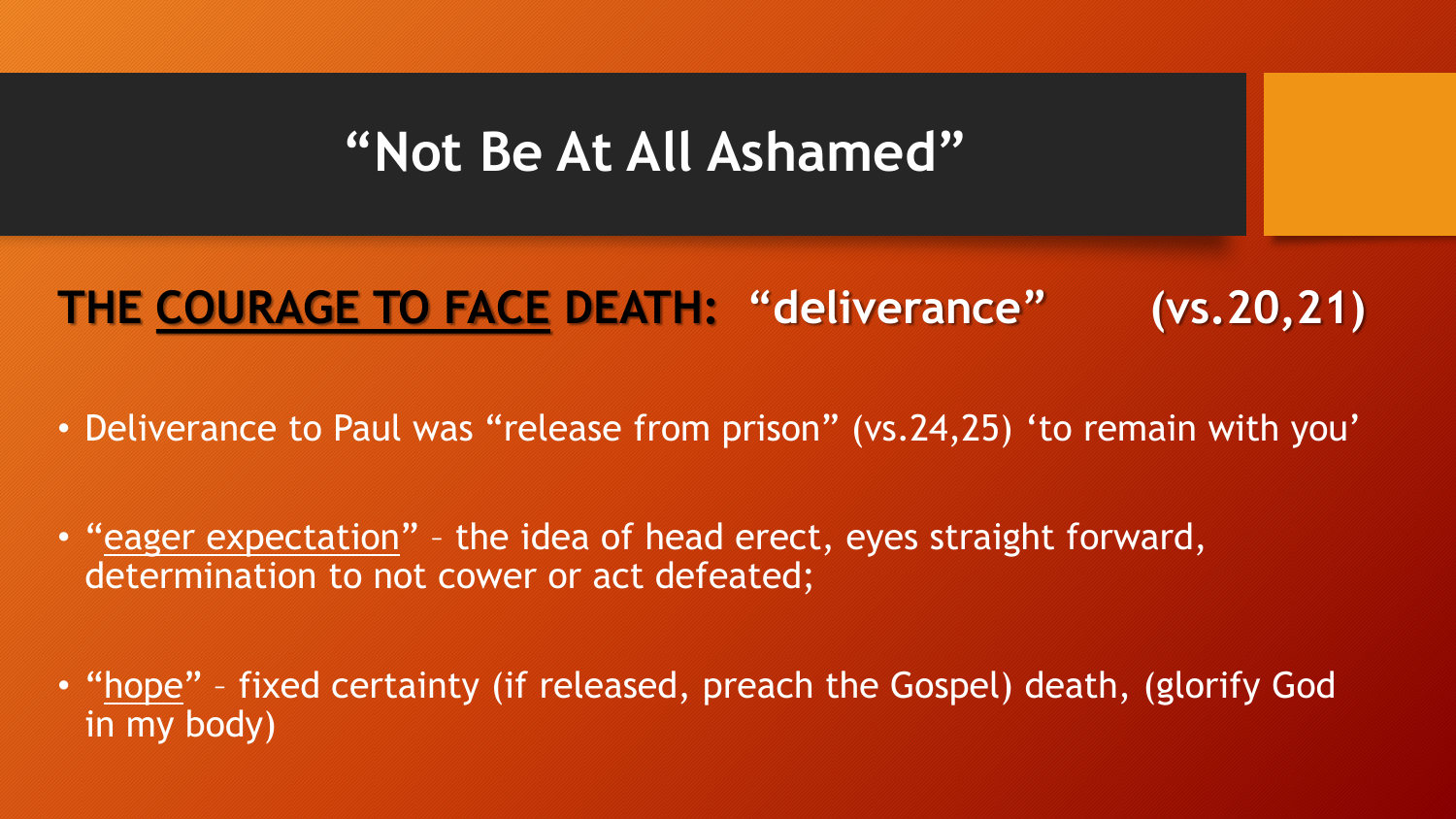### **THE CHOICE TO HONOR CHRIST IN OUR BODY: (vs.24-26)**

A. Our lives are a value to the church: (vs.24) 'to the account of the Church'

B. Our purpose is to bring progress and joy to people's faith: vs.25)

C. Our goal is to glory in Christ Jesus: (vs.26)